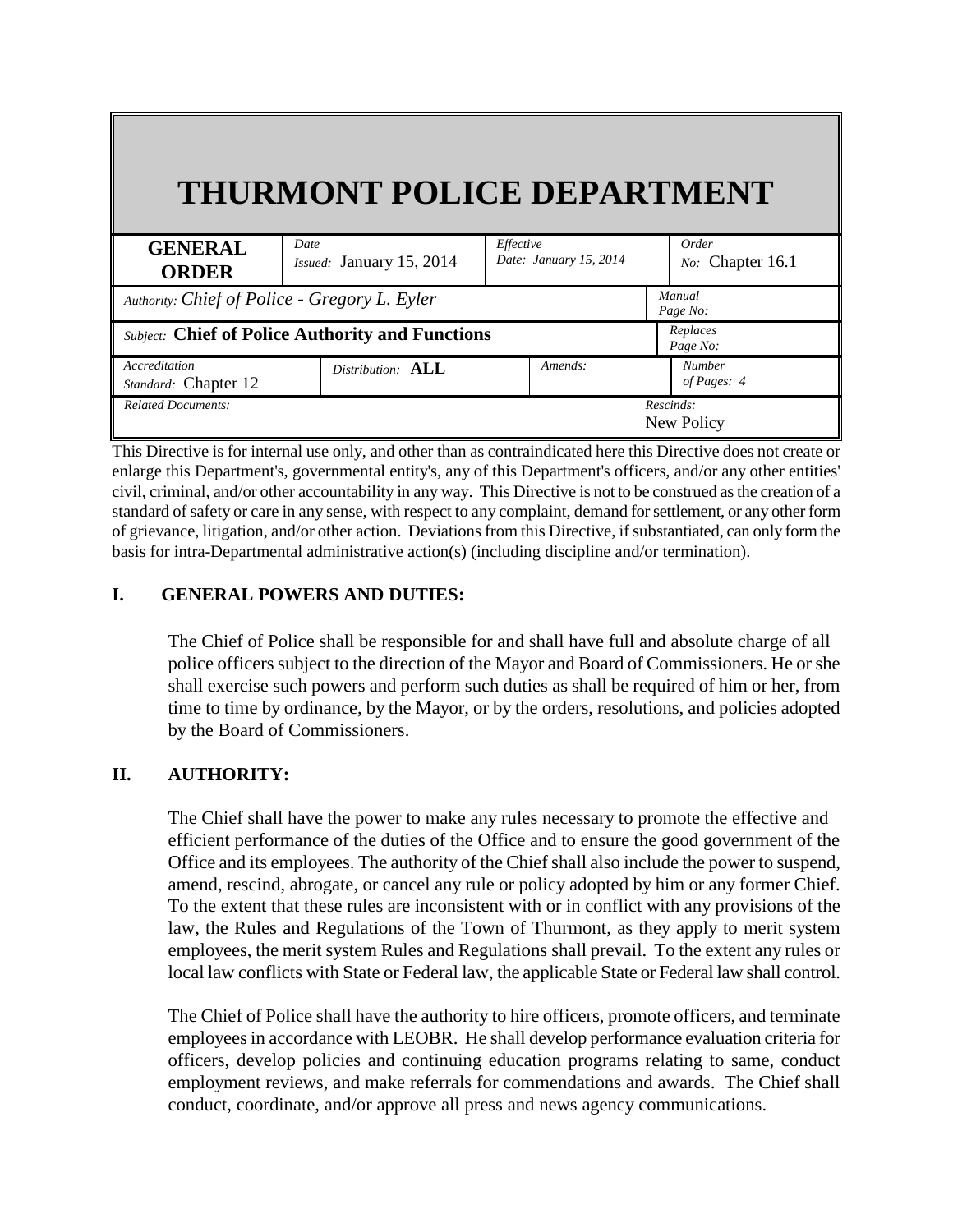# **III. ENUMERATION OF SPECIFIC POWERS AND DUTIES:**

The Chief of Police shall have the authority, and shall be required, to:

(a) Adopt such rules, regulations, restrictions, policies and provisions, as he or she shall deem proper and desirable for the efficient operation of the police department. (b) Conduct, or have his or her designated agent conduct, an internal investigation of any officer alleged or believed to have engaged in any act of misconduct, misfeasance, malfeasance, or violation of the police department's policies, rules, regulations and/or procedures.

(c) Implement disciplinary proceedings against an officer, if, at the conclusion of an internal investigation, the finding and conclusions support such action. All disciplinary proceedings against officers shall be conducted in accordance with and pursuant to the Law Enforcement Officers' Bill of Rights (LEOBR), as amended from time to time. (d) Discipline, suspend, demote, or terminate an officer upon conclusion of a hearing conducted pursuant to the LEOBR and a finding of guilt and recommendation for punishment.

(e) Perform any other duties in relation to the public safety of the Town as the Mayor or Board of Commissioners may require, or as may be required elsewhere in the Town of Thurmont Charter.

#### **IV. FUNCTIONS:**

The Chief of Police will:

- 1. plan, organize resources, direct and coordinate the activities of the Police Department;
- 2. prepare the Department's long range strategic plan and review goals and objectives of each organizational component and evaluate the efforts made to attain them;
- 3. ensure the enforcement of laws and municipal ordinances;
- 4. has final authority over departmental policies, procedures, rules and regulations;
- 5. approve assignments of departmental personnel;
- 6. formulate the annual departmental budget and has final authority over departmental budget expenditures;
- 7. direct the preparation of internal Department reports, the annual report and reports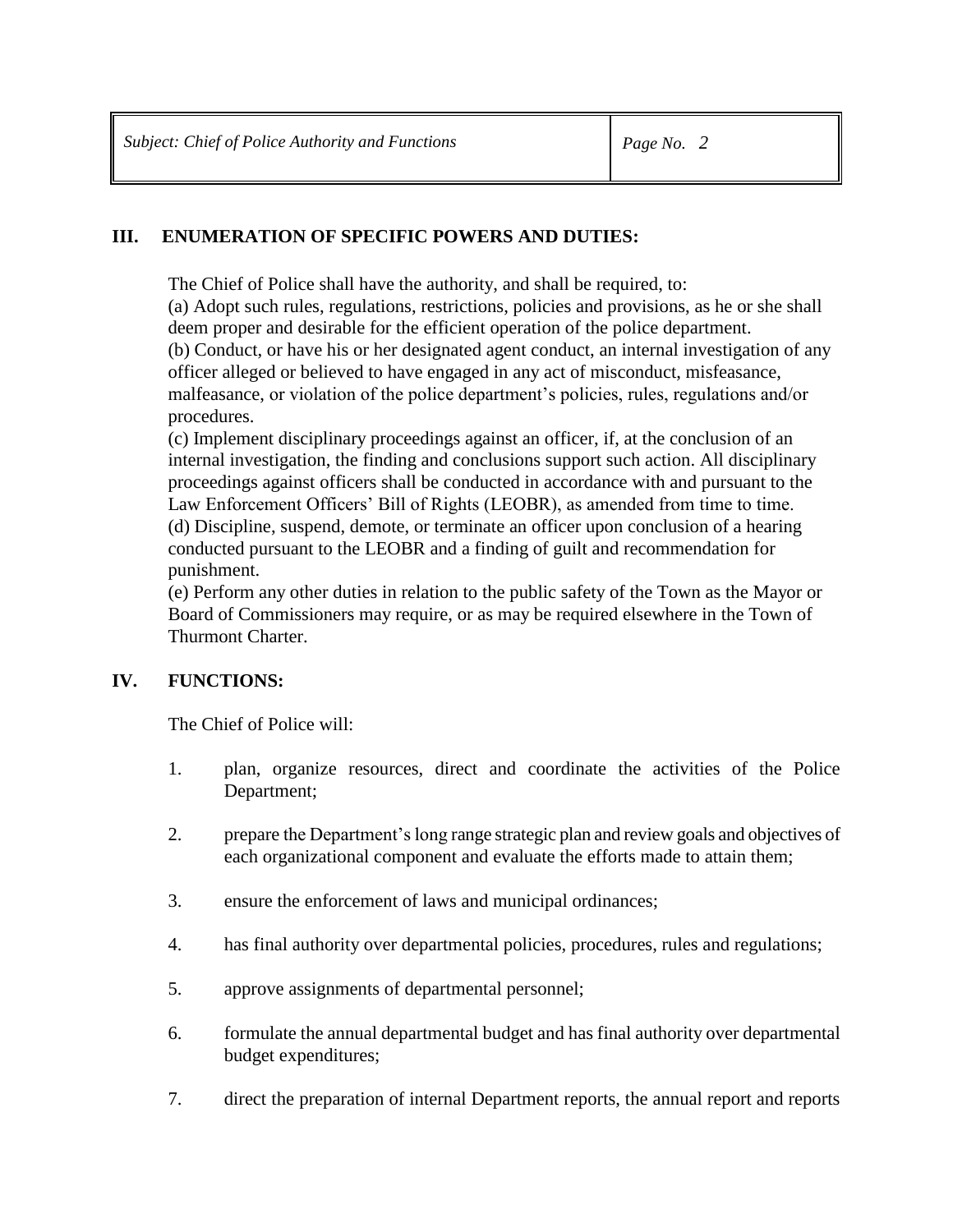addressed to the Mayor and Board of Commissioners;

- 8. direct the preparation of external reports to outside agencies in conformance with Federal, State and Municipal laws or Department policy;
- 9. maintain liaison with the heads of other law enforcement and criminal justice agencies;
- 10. promote public cooperation and goodwill through presentations to civic, fraternal and other groups and by making regular reports through the news media;
- 11. maintain efficiency and effectiveness within the Department; and,
- 12. maintain effective Department discipline.

### **V. ORDER OF SUCCESSION OF CHIEF OF POLICE:**

- 1. The Chief of Police will appoint an Acting Chief of Police to serve during periods when the Chief is unavailable for duty. During this time the Acting Chief has the same powers and authority as the Chief and performs the duties of the Chief. If no specific Acting Chief is named, the following order of succession will apply:
	- A. Individual holding the rank of Sergeant, in order of seniority.
	- B. Individual(s) holding the rank of Corporal, in order of seniority.
- 2. During non-business hours the senior ranking on-duty supervisor represents the Chief of Police until higher command assumes control of a situation.